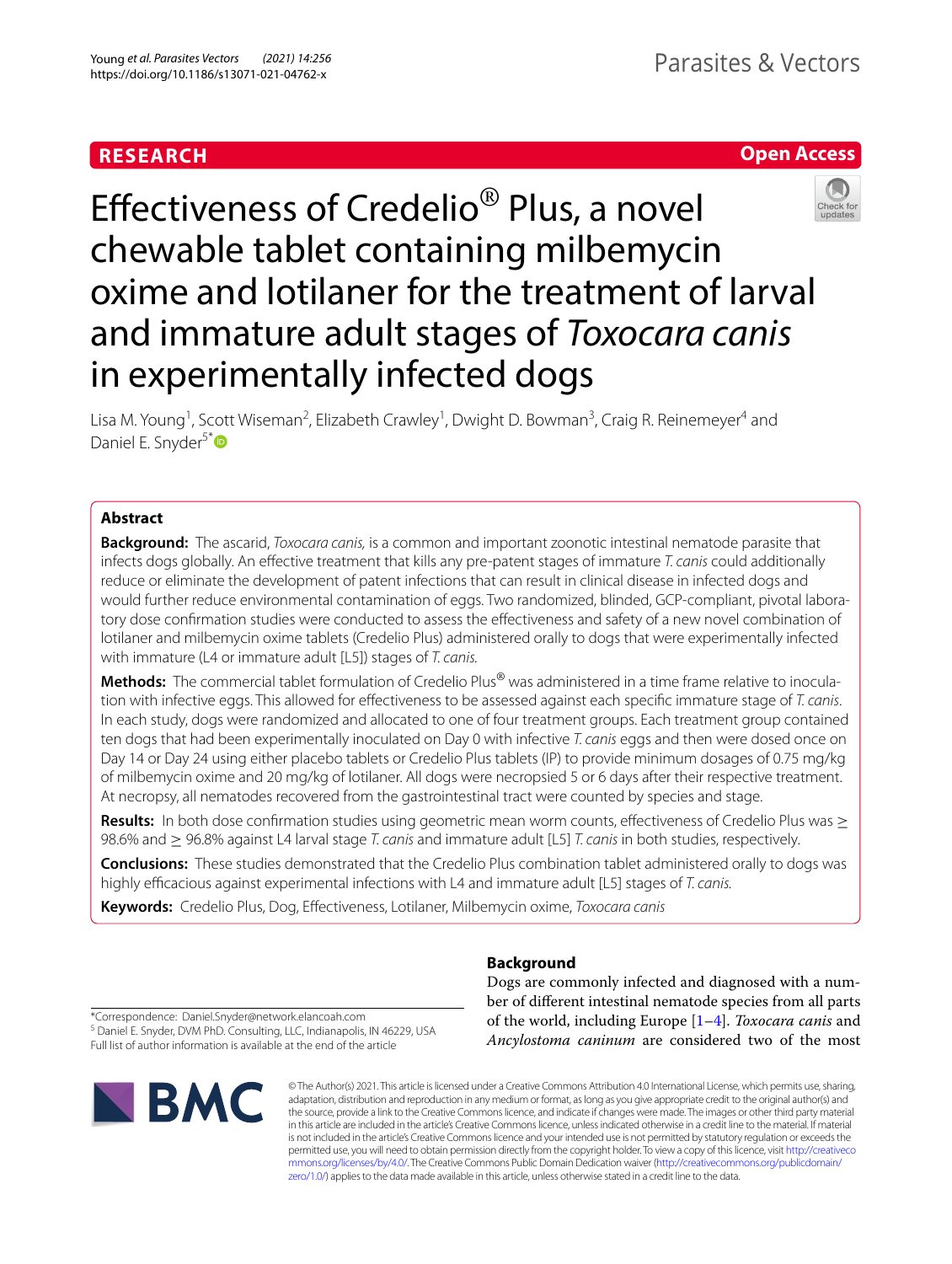important and commonly reported nematode parasites of dogs [\[5](#page-6-2), [6\]](#page-6-3). It has been documented that dogs infected with *T. canis* play a signifcant role in the transmission of this potentially zoonotic nematode by excreting eggs directly into the environment where humans and other dogs can be subsequently exposed to infective eggs. In addition, hookworm infections in dogs can also lead to potential veterinary and public health issues [[6–](#page-6-3)[8\]](#page-6-4).

There are currently a number of approved endectocidal combination drug products or anthelmintics that have broad-spectrum nematocidal activity. These established drug products can provide the pet owner and veterinarian with the ability to treat dogs that are concurrently infested or infected with multiple parasite types. Milbemycin oxime (MO) has been shown to be efective in combination with other drug substances administered to dogs naturally or experimentally infected with diferent species of adult intestinal nematodes as demonstrated in both laboratory and feld studies [[9\]](#page-6-5). Additionally, it has been shown that a minimum dosage of 0.75 mg/ kg of MO will prevent angiostrogylosis by reducing the infection level of immature adult [L5] and adult stages of the French Heartworm *Angiostrongylus vasorum* as well as larval and immature adult stages of *A. caninum* and *T. canis* [\[10,](#page-6-6) [11\]](#page-6-7). The second drug substance in this fixed combination, lotilaner (Credelio<sup>TM</sup>), has demonstrated excellent efectiveness against several ectoparasites (i.e. feas, ticks, mites) on dogs [\[12–](#page-6-8)[25\]](#page-7-0).

The objective of both dose confirmation studies as summarized herein was to confrm the dosage of milbemycin oxime in combination with lotilaner (Credelio Plus®). Efectiveness was assessed when these combination tablets were orally administered to dogs at approximately the lower end (0.75 to 1.11 mg/kg MO) of the proposed MO unit dose range (0.75 to 1.53 mg/kg MO) that were experimentally infected with immature (L4 and immature adult [L5]) stages of *Toxocara canis.*

## **Methods**

Use of the lotilaner and MO combination tablets in this study was intended to evaluate the commercial formulation and dose regimen for use in dogs for the intended intestinal nematode label indications. As such, to assess the efectiveness and safety of a combination of lotilaner and MO chewable tablets (IP) administered orally to dogs experimentally inoculated with infective eggs of *T. canis*, these dose confrmation studies were negativecontrolled, masked and randomized laboratory studies These studies were conducted as per the principles of GCP as laid down in the VICH guideline GL9, Good Clinical Practice (June 2000); The Efficacy Requirements for Anthelmintics: Overall Guidelines (VICH GL7); The World Association for the Advancement of Veterinary Parasitology (WAAVP) guidelines for evaluating the efficacy of anthelmintics for dog and cats; VICH GLI9 Efectiveness of Anthelmintics and Overall Guidelines: Specifc Recommendation for Canines (June 2001) [[26–](#page-7-1) [29\]](#page-7-2). At each study site, personnel involved in recording data and making assessments of intestinal nematode efectiveness and safety were masked to each of the treatment assignments.

## **Animals**

Purpose-bred parasite-naïve laboratory research Beagles were sourced for each study from a USDA-licensed vendor. The enrolled study dogs were a mix of male/female, were 2 months of age when inoculated on Day 0 with infective *T. canis* eggs, had a body weight range of 3.6–7.5 kg and were acclimated for a minimum of 14 days prior to inoculation with infective eggs of *T. canis*. Dogs were housed singly throughout the study, were fed a balanced commercial dry dog food daily and provided with water *ad libitum*. Each dog was identifed individually by an ear tattoo. To ensure dogs were healthy and were eligible to be enrolled into each study, physical examinations were performed during the acclimation period. During the entire study, starting after Day 0, all enrolled dogs were examined at a minimum daily for any adverse events or abnormal clinical signs. Body weight was the primary inclusion criterion so that each selected dog fell into the protocolspecifed weight range to ensure that each dog was dosed with a whole tablet(s) to deliver between 0.75 and 1.0 mg/ kg of MO, which approximates the lower half of the tablet unit dose range. In both studies, 42 to 44 dogs were orally inoculated with approximately 250 infective *T. canis* eggs once on Day 0. Forty dogs that met the inclusion/exclusion criteria were weighed, randomized and allocated to one of the four treatment groups (10 dogs/group).

## **Experimental ascarid inoculations**

Prior to inoculation, a fecal sample was taken from each dog to confrm that they were free of any pre-existing patent intestinal nematode infections. Dogs in each study on Day 0 were inoculated orally with 250 infective eggs of *T. canis*. Dogs in each study were orally inoculated with infective eggs using the same method. Calculations needed to determine inoculum volume were recorded. Dogs were checked post-inoculation for vomiting at 1 h  $\pm$  30 min. The isolate of *T. canis* used in each study had been recently sourced from a naturally infected dog and had undergone zero passages.

# **Treatment**

Using a certifed scale, each study dog was weighed on the day before their scheduled treatment. Dogs were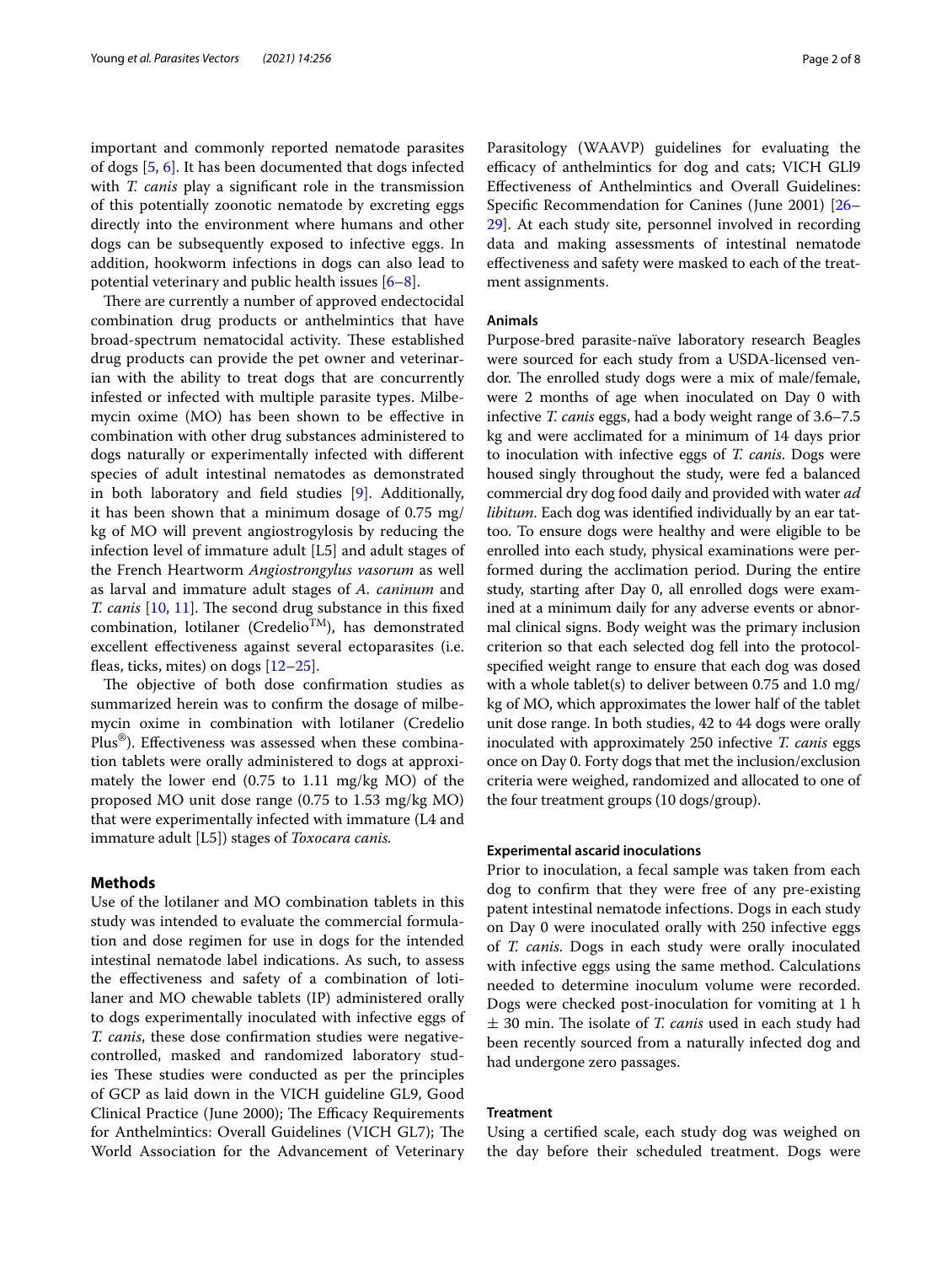fed a small portion of a moist canned food prior to their scheduled dosing time point. IP treatments were administered using the commercial Credelio Plus solid oral dosage formulation. These IP treatments were administered in a time frame relative to inoculation with infective *T. canis* eggs so that efectiveness could be assessed primarily against immature larval [L4] or immature adult [L5] stages of *T. canis*. Dogs were treated orally by pilling with the  $MO$  + lotilaner combination tablets on Day 14 (to assess efficacy against L4 stages) or on Day 24 (to assess efficacy against immature  $[L5]$  adults). A corresponding control group received a vehicle control tablet on Day 14 or Day 24. Treatment day dog observations were performed just after dosing on each scheduled day and at 1 and 2 h as well as 4 and 8 h to confrm that the oral solid dosing formulation had been accepted and that any abnormal health observations were documented.

### **Necropsy/worm counts**

All dogs treated on Day 14 or 24 were humanely killed as per current animal welfare guidelines and necropsied 5 or 6 days post-treatment in accordance with relevant laboratory procedures. On the day prior to each scheduled necropsy date, food was removed for an overnight fast. During necropsy of each dog, the entire digestive tract was removed. After removal, it was processed in accordance with the relevant standard operating procedures of each laboratory as well as standard parasitological procedures. Due to the small size of immature stages of *T. canis* that were being assessed, the intestinal contents were washed over fne mesh sieves to allow for a complete recovery of all parasites. In addition, each small intestine was soaked separately in warm saline to facilitate the emergence of any immature stages present in the mucosal tissues. The material recovered from each of the soaked intestines was similarly sieved for worm recovery. All worms recovered from each dog were preserved in 10% formalin after which they were counted and microscopically identifed to species and stage.

### **Variable classifcation**

In the IP and CP groups, the primary variable evaluated was the total count of L4, immature adult [L5] and adult stages of *T. canis* recovered at each post-treatment necropsy day. Each treatment was administered in a time frame relative to inoculation. This allowed for effectiveness to be assessed specifcally against L4 or immature adult [L5] stages of *T. canis*. For each of the experimentally induced *T. canis* populations, efectiveness was determined post-treatment for the  $MO +$  lotilaner combination by comparing the mean total count with that in the corresponding vehicle control group. Efectiveness of  $\geq$  90% and a statistically significant difference ( $p$ )

< 0.05, two-sided) between each vehicle control group and its corresponding  $MO$  + lotilaner-treated group was required to demonstrate efectiveness against the L4 or immature adult [L5] stages of *T. canis*. As outlined in the VICH guidelines, at necropsy a minimum of fve specimens of any stage (total of immature L4, immature adult) in each of six control dogs was required in each study to meet the adequacy of infection criteria for each parasite stage of interest.

# **Data analysis**

The total *T. canis* count in each dog at necropsy in each group was the sum of all recovered worms. For each individual animal's total post-treatment worm count, a logarithmic transformation (ln[count  $+$  1]) was applied to address the skewed nature of these data and also to allow zero counts. Back-transformed geometric means (GM) were calculated as ( $e^{mean} - 1$ ); the mean was the treatment group arithmetic mean of the log-transformed counts at each given time point. Efectiveness against each stage of *T. canis* was determined using the following formula:  $[(C - T)/C] \times 100$ , where C was the geometric mean total worm count for the placebo control group and T was the geometric mean total worm count for the IPtreated group. Transformed counts were then analyzed with a general linear model with fxed efect treatment and block as a random efect. To assess the efectiveness of the treatment against immature L4 stages of *T. canis*, statistical contrasts were constructed comparing the L4 control group against L4 in the treated group in each of the studies. In addition, for each study the immature adult control group and the immature adult-treated group were compared to determine the efectiveness of the treatment against the immature adult stage [L5] of *T. canis*. All statistical analyses used the statistical package SAS 9.4 (Cary, NC).

# **Results**

There were no mortalities and no treatment-related adverse reactions in either laboratory dose confrmation study. Efectiveness results against immature *T. canis* stages were assessed and are summarized in Table [1](#page-3-0).

### **L4** *T. canis worm* **counts—Study 1**

Seven of the ten dogs in the vehicle control group treated on Day 14 had positive *T. canis* worm counts recorded at necropsy. Six of these seven dogs had fve or more worms demonstrating an adequate level of infection (Table [1](#page-3-0)). The GM count for *T. canis* in the vehicle control group was 4.8. *Toxocara canis* were not recovered from any of the ten dogs in the Credelio Plus group thus demonstrating 100% efectiveness against the *T. canis* L4 stage.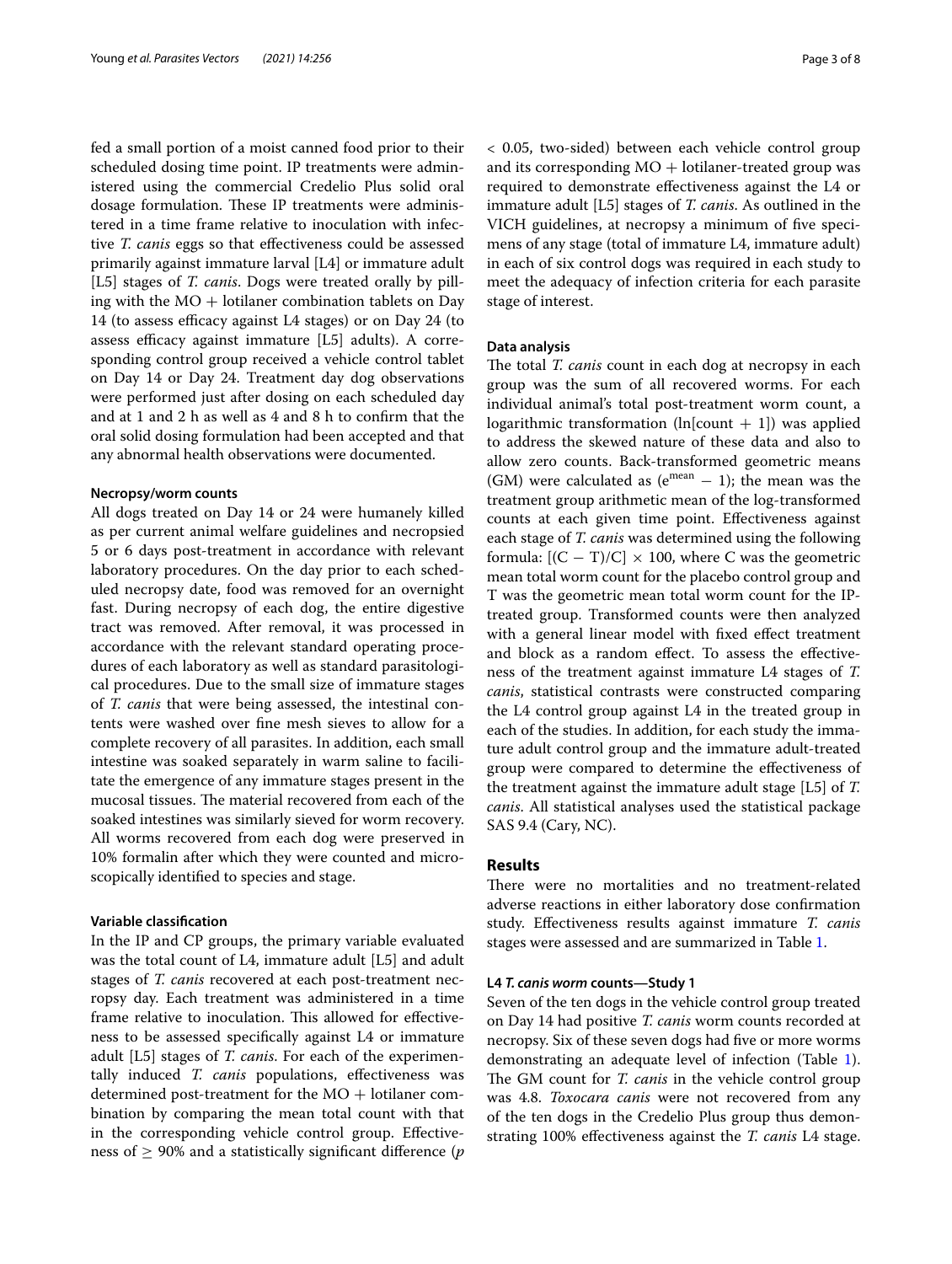| Study | Stage at time of treatment | inoculation <sup>a</sup><br>Day of | treatment<br>Day of | (worm recovery)<br>Day of necropsy | Treatment group            | C           | infected<br>No.of | range          | worm count<br>Worm count Geometric | Effectiveness compared to<br>vehicle control |                                 |
|-------|----------------------------|------------------------------------|---------------------|------------------------------------|----------------------------|-------------|-------------------|----------------|------------------------------------|----------------------------------------------|---------------------------------|
|       |                            |                                    |                     |                                    |                            |             | dogs              |                |                                    | % efficacy                                   | <b>Effectiveness</b><br>P-value |
|       | L4 larvae                  |                                    |                     | $\frac{1}{2}$                      | Vehicle control            | $\supseteq$ |                   | $0 - 20$       | 4.8                                |                                              |                                 |
|       |                            |                                    |                     |                                    | Credelio Plus <sup>b</sup> | $\supseteq$ |                   | $\sqrt{ }$     |                                    | $\overline{100}$                             | 0.001                           |
|       | L4 larvae                  |                                    |                     | 20                                 | Vehicle control            | $\supseteq$ | $\supseteq$       | $2 - 51$       | 9.9                                |                                              |                                 |
|       |                            |                                    |                     |                                    | Credelio Plus <sup>b</sup> | $\supseteq$ |                   | $0 - 3$        | $\overline{0}$                     | 96.8                                         | 0.001                           |
|       | Immature adult [L5]        |                                    | 24                  | 30                                 | Vehicle control            | $\supseteq$ |                   | $4 - 72$       | 22.1                               |                                              |                                 |
|       |                            |                                    |                     |                                    | Credelio Plus <sup>b</sup> | $\supseteq$ |                   | $\overline{d}$ |                                    | 98.6                                         | 0.001                           |
|       | Immature adult [L5]        |                                    | $\approx$           | 30                                 | Vehicle control            | $\supseteq$ |                   | 5-67           | 22.3                               |                                              |                                 |
|       |                            |                                    |                     |                                    | Credelio Plus <sup>b</sup> | $\supseteq$ |                   | $0 - 2$        | $\overline{0.4}$                   | 98.3                                         | 0.001                           |

| d<br>j<br>:<br>آ<br>$\mathbf$<br>֡֡֡֡<br>I<br>יים בי המה ו הם הומה ו הי<br>j<br>ׇ֬֘֡<br>١<br>į<br>$\frac{1}{2}$<br>١<br>I<br>$\frac{1}{2}$<br>ĺ<br>í<br>5<br>-<br>)<br>l<br>١<br>¢<br>I<br>l<br>l<br>l<br>)<br>;<br>$\overline{ }$<br>ï<br>j<br>Ì<br>į<br>I<br>5<br>$\ddot{\cdot}$<br>֧֧֢ׅ֚֠֜֓<br>Ì<br>l<br>Ī<br>į<br>Ų<br>$\ddot{\phantom{0}}$<br>ì<br>$\mathbf$<br>Ç<br>Ċ<br>۱<br>$\overline{ }$<br>l<br>i |  |
|--------------------------------------------------------------------------------------------------------------------------------------------------------------------------------------------------------------------------------------------------------------------------------------------------------------------------------------------------------------------------------------------------------------|--|
|                                                                                                                                                                                                                                                                                                                                                                                                              |  |

<span id="page-3-0"></span>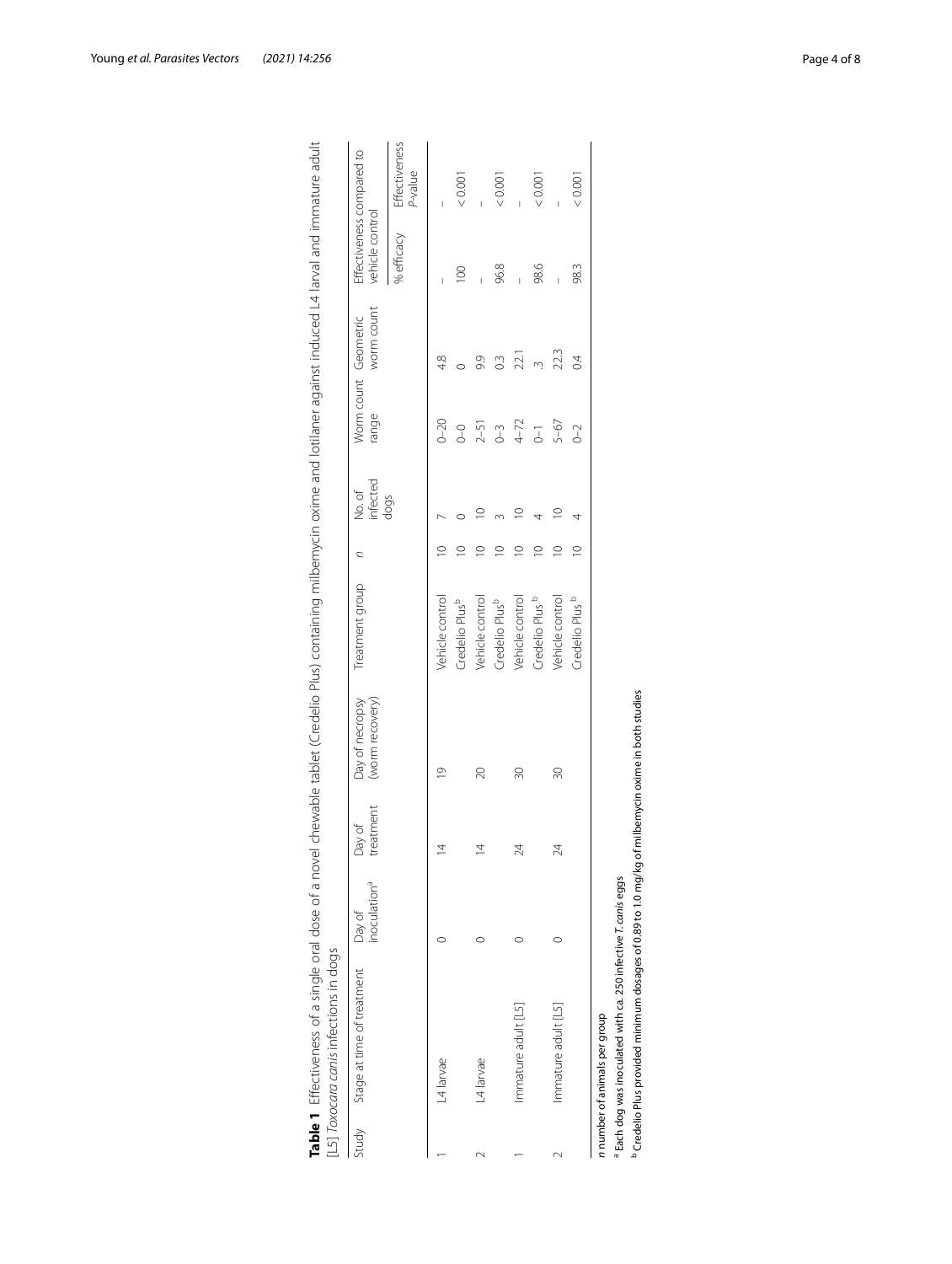Post-treatment *T. canis* worm counts were determined to be signifcantly diferent (*P*-value < 0.001) between the Credelio Plus group compared to the vehicle control group.

### **L4** *T. canis* **worm counts—Study 2**

All ten dogs in the vehicle control group treated on Day 14 had positive *T. canis* worm counts recorded at necropsy with a range of 2–51 (Table [1\)](#page-3-0). Eight of these ten dogs had fve or more worms thus demonstrating an adequate level of infection. The GM *T. canis* count for the vehicle control group was 9.9. *Toxocara canis* were recovered from three of the ten dogs in the Credelio Plus group (range 0–3). The GM *T. canis* count for the Credelio Plus group was 0.3. The effectiveness of the Credelio Plus tablet against immature L4 *T. canis* was clearly demonstrated at necropsy based on worm counts and compared to the vehicle control group. *Toxocara canis* worm counts were determined to be signifcantly reduced (*P*-value < 0.001) post-treatment with a GM calculated efectiveness of 96.8%.

# **Immature adult [L5]** *T. canis* **worm counts—Study 1**

All ten dogs in the vehicle control group (treated on Day 24) had positive *T. canis* counts recorded at necropsy with a range of 4–72 (Table [1\)](#page-3-0). Nine of these ten dogs had fve or more worms demonstrating an adequate level of infection. The GM *T. canis* count for the vehicle control group was 22.1. *Toxocara canis* were recovered from four of the ten dogs in the Credelio Plus group (range 0–1). The GM immature adult [L5] *T. canis* count for the Credelio Plus group was 0.3. The effectiveness of the Credelio Plus tablet against immature adult [L5] *T. canis* was clearly demonstrated at necropsy based on worm counts and compared to the vehicle control group. *Toxocara canis* worm counts were signifcantly (*P*-value < 0.001) reduced post-treatment with a GM calculated efectiveness of 98.6%.

### **Immature adult [L5]** *T. canis* **worm counts—Study 2**

All ten dogs in the vehicle control group (treated on Day 24) had positive *T. canis* counts recorded at necropsy with a range of 5–67 (Table [1\)](#page-3-0). All ten dogs had five or more worms thus demonstrating an adequate level of infection. The GM immature adult [L5] *T. canis* count for the vehicle control group was 22.3. *Toxocara canis* were recovered from four of the ten dogs in the Credelio Plus group (range 0–2). The GM *T. canis* count for the Credelio Plus group was 0.4. The effectiveness of the Credelio Plus tablet against immature adult [L5] *T. canis* was clearly demonstrated at necropsy based on worm counts and as compared to the vehicle control group. *Toxocara canis* worm counts were signifcantly (*P*-value < 0.001) reduced post-treatment with a GM calculated efectiveness of 98.3%.

# **Discussion**

Both dose confrmation studies clearly demonstrated as summarized in Table [1](#page-3-0) that the flavored Credelio Plus chewable tablets administered orally at approximately the lower end of the proposed MO tablet unit dose range  $(0.75$  to  $1.53$  mg/kg MO) were highly efficacious when treating dogs experimentally infected with immature (L4 and immature adult [L5]) stages of *T. canis* using an actual MO dosage range of 0.89 to 1.0 mg/kg. In these two studies designed to target immature *T. canis* stages, worm counts were reduced by 96.8% to 100% in comparison to a vehicle control group. Larval stages of *T. canis* and *A. caninum* are considered the dose-limiting intestinal nematode species for MO when dosed at 0.5 mg/ kg, and thus a minimum MO dosage of 0.75 mg/kg was confrmed to demonstrate adequate and substantial evidence of efectiveness. It is very important that administered doses of MO and other anthelmintics are accurate, based on the approved label dosage (mg/kg) and the dog's body weight. Even small variations in the administered mg/kg dose level could potentially impact the overall efficacy against diferent life cycle stages of pathogenic and zoonotic parasites such as *T. canis*. The effectiveness of the combination Credelio Plus  $(MO + Iotilan)$  tablet at a minimum dosage level of 0.75 mg/kg MO against both L4 and immature adult stages of *T. canis* was clearly demonstrated in both dose confrmation studies as summarized above.

The ectoparasiticidal component of the IVP, lotilaner, is already registered in the European Union (lotilaner,  $Credelio^{TM}$  chewable tablets for dogs) for the treatment of fea (*Ctenocephalides felis* and *C. canis*) and tick (*Rhipicephalus sanguineus*, *Ixodes ricinus*, *Ixodes hexagonus* and *Dermacentor reticulatus*) infestations in dogs and additionally has been shown to be efective against other global tick and mite species  $[12–25]$  $[12–25]$  $[12–25]$  $[12–25]$ . To extend the effectiveness of the commercial drug product when dogs have concurrent nematode infections and ectoparasite infestations, lotilaner was combined with MO to form Credelio Plus. Use of a broad-spectrum endectocidal drug product like Credelio Plus on a routine basis can play a signifcant role in the control of multiple endo- and ectoparasites in dogs. The use of Credelio Plus by pet owners and veterinarians will provide control of larval stages of *T. canis*, adult *T. canis* along with other adult and larval intestinal nematode species on the product label that are commonly reported from dogs globally as well as in Europe  $[2-4, 6-8, 30-34].$  $[2-4, 6-8, 30-34].$  $[2-4, 6-8, 30-34].$  $[2-4, 6-8, 30-34].$  $[2-4, 6-8, 30-34].$  $[2-4, 6-8, 30-34].$ 

Diagnosis of immature stages of *T. canis* infections can now be based on new ELISA assays using coproantigen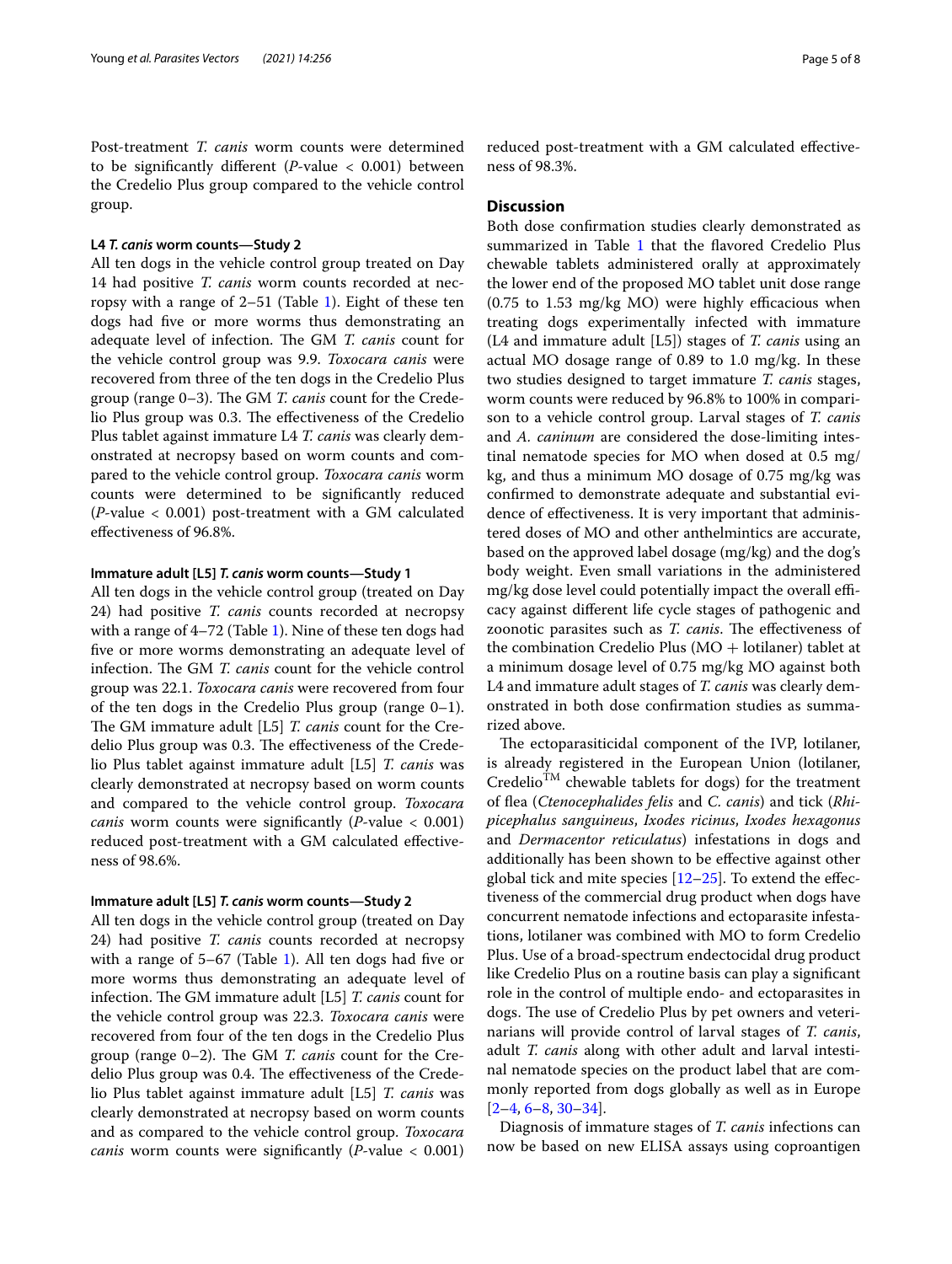detection  $[35, 36]$  $[35, 36]$  $[35, 36]$  $[35, 36]$ . These ELISA coproantigen assays are sensitive and specifc and have the potential to diagnose *T. canis* infections when standard fecal egg counting fotation methods cannot detect such pre-patent infections. Combination drug products such as Credelio Plus that have demonstrated efectiveness against larval L4 and immature adult stages of *T. canis* can play a role in the overall epidemiology of this zoonotic parasite. Killing these immature stages of *T. canis* prior to the infection becoming patent will reduce environmental contamination. This is important since these eggs can remain infective for many years in the environment thus leading to a continued source of exposure and infection for both dogs and humans [\[7](#page-6-10), [8\]](#page-6-4).

The epidemiology and public health importance of toxocarosis is well documented as a zoonosis of global importance, including in Europe [[7,](#page-6-10) [8,](#page-6-4) [37](#page-7-7), [38](#page-7-8)]. Human exposure to *T. canis* based on seroprevalance data also has been reported in diferent regions of the world where the age-adjusted *Toxocara* seroprevalence was 13.9% [[39\]](#page-7-9). Common control measures for *T. canis* and other zoonotic nematode species include regular and frequent anthelmintic treatment of dogs starting at an early age, education and enforcement of laws for the disposal of canine feces, dog legislation and personal hygiene [\[37](#page-7-7)]. *Toxocara canis* has been shown to be routinely found in both juvenile and mature dogs [\[40](#page-7-10)]; thus, it is important to perform routine monitoring and provide treatment to all age classes of dogs, and this should be a routine practice.

Conducting periodic fecal examinations and treating dogs for *T. canis* is important and should include dogs maintained in the home environment as well as pets that visit places where contact with other dogs or areas that are contaminated by dog feces because these circumstances may support transmission of parasites [[2](#page-6-9)[–4](#page-6-1),  $30-34$  $30-34$ . The use of Credelio Plus as a broad-spectrum endectocide that pet owners and veterinarians can use to efectively treat dogs with adult and immature intestinal nematode infections supports the recommendations from ESCCAP and other scientifc expert groups to provide regular treatment and control of all intestinal nematodes of dogs and cats [[41\]](#page-7-11). If *T. canis* is a concern based on the age of the dog, past infections or exposure to contaminated areas when dogs are housed outside or have access to the outdoors, under these conditions deworming at least four times a year should be considered. ESC-CAP further points out that the routine treatment and prevention of all intestinal parasites depends upon legislation in individual countries, veterinary professionals taking local epidemiological circumstances into account, owner perception and individual risk assessments (e.g. hunting pets, previous lungworm exposure, raw meat diets, etc.). Deworming practices should therefore always be based on the advice of a veterinary professional. The use of Credelio Plus is of particular importance for zoonotic species like *T. canis* as well as zoonotic and pathogenic hookworm species such *A. caninum* that are commonly found in dogs of all ages and throughout the year in prevalence studies conducted in diferent areas of the world and that include healthy well-cared for dogs in Europe  $[2-4, 30-34]$  $[2-4, 30-34]$  $[2-4, 30-34]$  $[2-4, 30-34]$ . There are few data about the impact of re-treatment intervals on parasite burdens and how this might afect environmental contamination on which to base a maximum re-treatment interval. Some data suggest that annual treatments or treatments administered twice a year do not have a signifcant impact on preventing patent intestinal nematode infections within a population of dogs. Thus, a treatment frequency of at least three to four times per year is a general recommendation that may reduce fecal egg shedding and environmental contamination [[41,](#page-7-11) [42](#page-7-12)]. Treating dogs with drug products that are labeled to be administered monthly can largely prevent patent infections. These monthly treatment intervals take into account the biology and pre-patent period of these diferent intestinal nematode parasites. A study that analyzed data from a population of well cared for dogs that were treated with broad-spectrum endectocides on a monthly basis demonstrated that the prevalence of common nematode and cestode endoparasites declined signifcantly [[43\]](#page-7-13). A minimum dosage of 0.75 mg/kg of MO, as present in Credelio Plus and as confrmed in the studies presented herein, has also been previously documented to efectively treat dogs with L4 larvae and immature adult stages of *A. caninum* and to reduce the level of infection with the lungworm, *Angiostrongylus vasorum*, thus preventing the establishment of patent infections and reducing environmental contamination [[10](#page-6-6), [11\]](#page-6-7).

MO, alone or in combination with other oral parasiticides, has been used safely for > 20 years for intestinal nematode control and heartworm prevention in dogs [[44\]](#page-7-14). Lotilaner (Credelio) as a standalone product administered as an oral ectoparasiticide has demonstrated safety for dogs under both feld use and laboratory conditions [[12](#page-6-8)[–25](#page-7-0)].

# **Conclusions**

These studies confirmed the effectiveness of a single oral dose of a novel, chewable tablet containing milbemycin oxime and lotilaner (Credelio Plus) against immature stages of *T. canis* infections in dogs. This new combination treatment option of lotilaner plus MO can be used to provide broad-spectrum parasite control for dogs because it offers flea and tick prevention and control, adult and larval intestinal parasite treatment and control,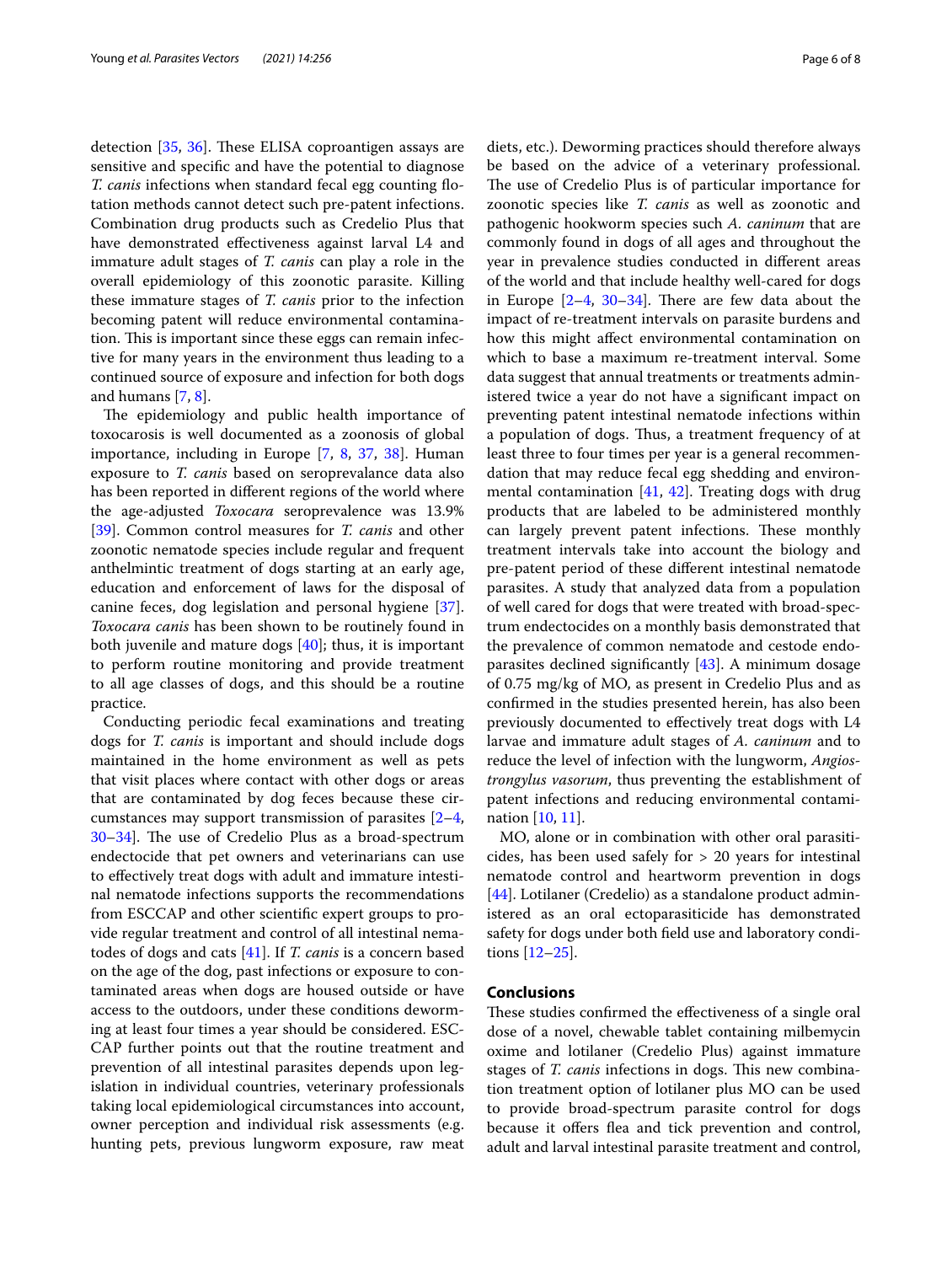and heartworm and lungworm disease prevention. This will contribute to better owner compliance and simplifes the treatment recommendations from global scientifc expert groups and veterinarians to prevent or treat these parasites as well as decrease the transmission of important zoonotic parasites and tick- and fea-transmitted disease agents.

### **Abbreviations**

ESCCAP: European Scientifc Counsel Companion Animal Parasites; GM: geometric mean; IP: investigational product; MO: milbemycin oxime.

#### **Acknowledgements**

We would like to recognize personnel at the study sites for their assistance in the conduct of these studies and Veramed Ltd. for their statistical support. Credelio is a trademark of Elanco or its affiliates.

#### **Authors' contributions**

LMY, DES and SW conceived the study design. DES drafted the manuscript. All authors contributed to various aspects of conducting this study and were involved in protocol development, data interpretation and preparing the manuscript. All authors read and approved the fnal manuscript.

#### **Funding**

These studies were funded by Elanco Animal Health.

#### **Availability of data and materials**

The dataset summarizing and supporting the conclusions of this article are included within the article. Due to commercial confdentiality of the research, data not included in the manuscript can only be made available to bona fde researchers subject to a fully executed non-disclosure agreement.

### **Declarations**

### **Ethics approval and consent to participate**

These laboratory dose confrmation studies were conducted in compliance with local and national regulatory requirements, including approval by the study site animal care and use committee, and were consistent with the principles of Good Clinical Practices (VICH guideline on good clinical practice [GCP; VICH GL 9]), cited VICH referenced anthelmintic guidelines as well as cited and referenced World Association for the Advancement of Veterinary Parasitology (WAAVP) anthelmintic guidelines.

#### **Consent for publication**

Not applicable.

### **Competing interests**

LMY, SW, EC and DES are current or former employees of Elanco Animal Health. DDB and CRR were contracted as the study investigator and/or the contracted veterinary parasitologist for each laboratory study. Some of the handling editors have been involved in consulting services (Filipe Dantas-Torres), research projects (Filipe Dantas-Torres, Adnan Hodži#) and meetings (Filipe Dantas-Torres) sponsored by diferent veterinary pharmaceutical companies in the past 10 years, including Elanco. They declare that each manuscript in this collection was handled impartially and peer reviewed rigorously by at least two independent external reviewers. The other handling editors (Alicia Rojas) declare that they have no competing interests.

#### **Author details**

<sup>1</sup> Elanco Animal Health Research and Development, 2500 Innovation Way, Greenfield, IN 46140, USA. <sup>2</sup> Elanco Animal Health, Priestley Road Basingstoke, Hants RG24 9NL, UK.<sup>3</sup> College of Veterinary Medicine, Cornell University, Ithaca, NY, USA. <sup>4</sup>East Tennessee Clinical Research Inc, Rockwood, TN, USA.<br><sup>5</sup>Daniel E. Spyder, DVM PhD, Consulting, LLC, Indianapolis, IN 46229, LISA. <sup>5</sup> Daniel E. Snyder, DVM PhD. Consulting, LLC, Indianapolis, IN 46229, USA.

Received: 3 February 2021 Accepted: 3 May 2021<br>Published online: 17 May 2021

#### **References**

- <span id="page-6-0"></span>1. Grandemange E, Claerebout E, Genchi C, Franc M. Field evaluation of the efficacy and the safety of a combination of oxantel/pyrantel/praziquantel in the treatment of naturally acquired gastrointestinal nematode and/or cestode infestations in dogs in Europe. Vet Parasitol. 2007;145:94.
- <span id="page-6-9"></span>2. Drake J, Carey T. Prevalence of common canine gastrointestinal nematodes in the USA. Parasit Vectors. 2019;12:430.
- 3. Neves D, Lobo L, Brilhante Simoes P, Cardoso L. Frequency of intestinal parasites in pet dogs from an urban area (Greater Oporto, northern Portugal). Vet Parasitol. 2014;200:295.
- <span id="page-6-1"></span>4. Riggio F, Mannella R, Ariti G, Perrucci S. Intestinal and lung parasites in owned dogs and cats from central Italy. Vet Parasitol. 2013;193:78.
- <span id="page-6-2"></span>5. Bowman DD, Montgomery SP, Zajac AM, Eberhard ML, Kazacos KR. Hookworms of dogs and cats as agents of cutaneous larva migrans. Trends Parasitol. 2010;26:162.
- <span id="page-6-3"></span>6. Schnieder T, Laabs EM, Welz C. Larval development of *Toxocara canis* in dogs. Vet Parasitol. 2011;175:193.
- <span id="page-6-10"></span>Lee AC, Schantz PM, Kazacos K, Montgomery SP, Bowman DD. Epidemiologic and zoonotic aspects of ascarid infections in dogs and cats. Trends Parasitol. 2010;26:155.
- <span id="page-6-4"></span>8. Overgaauw PAM, van Knapen F. Veterinary and public health aspects of *Toxocara* spp. Vet Parasitol. 2013;193:398.
- <span id="page-6-5"></span>Schnitzler B, Hayes B, Wiseman S, Snyder DE. Confirmation of the efficacy of a combination tablet of spinosad and milbemycin oxime against naturally acquired infections of canine intestinal nematode parasites. Vet Parasitol. 2012;184:279.
- <span id="page-6-6"></span>10. Böhm C, Schnyder M, Thamsborg SM, Thompson CM, Trout C, Wolken S, et al. Assessment of the combination of spinosad and milbemycin oxime in preventing the development of canine *Angiostrongylus vasorum* infections. Vet Parasitol. 2014;199:272.
- <span id="page-6-7"></span>11. Bowman DD, Reinemeyer CR, Wiseman S, Snyder DE. Efficacy of milbemycin oxime in combination with spinosad in the treatment of larval and immature adult stages of *Ancylostoma caninum* and *Toxocara canis* in experimentally infected dogs. Vet Parasitol. 2014;205:134.
- <span id="page-6-8"></span>12. Cavalleri D, Murphy M, Seewald W, Drake J, Nanchen S. Assessment of the onset of lotilaner (Credelio™) speed of kill of fleas on dogs. Parasit Vectors. 2017;10:521.
- 13. Murphy M, Cavalleri D, Seewald W, Drake J, Nanchen S. Laboratory evaluation of the speed of kill of lotilaner (CredelioTM) against *Ixodes ricinus* ticks on dogs. Parasit Vectors. 2017;10:541.
- 14. Murphy M, Garcia R, Karadzovska D, Cavalleri D, Snyder D, Seewald W, et al. Laboratory evaluations of the immediate and sustained efectiveness of lotilaner (Credelio<sup>TM</sup>) against four common species of ticks affecting dogs in North America. Parasit Vectors. 2017;10:523.
- 15. Cavalleri D, Murphy M, Seewald W, Drake J, Nanchen S. Assessment of the speed of flea kill of lotilaner (Credelio<sup>TM</sup>) throughout the month following oral administration to dogs. Parasit Vectors. 2017;10:529.
- 16. Young L, Karadzovska D, Wiseman S, Helbig R. Efectiveness of lotilaner (CredelioTM) against the adult cat fea, *Ctenocephalides felis* and fea eggs following oral administration to dogs. Parasit Vectors. 2020;3:25.
- 17. Wright I. Lotilaner—a novel formulation for cats provides systemic tick and fea control. Parasit Vectors. 2018;11:407.
- 18. Cavalleri D, Murphy M, Lizundia Gorbea R, Seewald W, Drake J, Nanchen S. Laboratory evaluations of the immediate and sustained efectiveness of lotilaner (Credelio<sup>™</sup>) against three common species of ticks afecting dogs in Europe. Parasit Vectors. 2017. [https://doi.org/10.1186/](https://doi.org/10.1186/s13071-017-2477-x) [s13071-017-2477-x](https://doi.org/10.1186/s13071-017-2477-x).
- 19. Cavalleri D, Murphy M, Seewald W, Drake J, Nanchen S. A randomised, blinded, controlled feld study to assess the efectiveness and safety of lotilaner tablets (CredelioTM) in controlling feas in client-owned dogs in European countries. Parasit Vectors. 2017;10:526.
- 20. Karadzovska D, Chappell K, Murphy M, Cavalleri D, Wiseman S, Drake J, Nanchen S. A randomized, controlled feld study to assess the efectiveness and safety of lotilaner flavored chewable tablets (Credelio<sup>™</sup>)